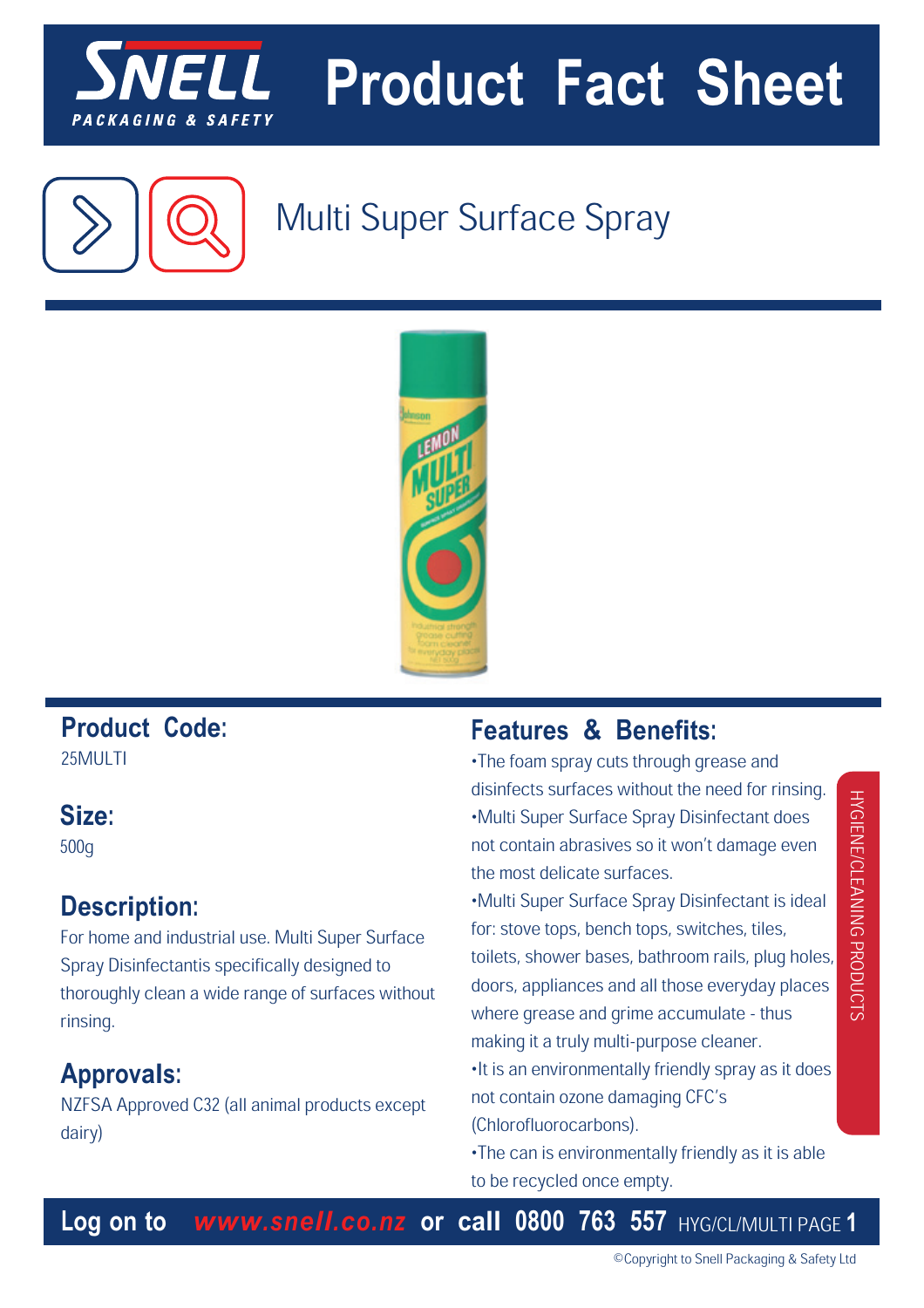

## **Hazards Identification:**

CLASSIFIED AS HAZARDOUS ACCORDING TO CRITERIA IN THE HS (MIN DEG OF HAZ) REGS 2001 CLASSIFIED AS A DANGEROUS GOOD ACCORDING TO NZS 5433.

## **Composition:**

Ingredient ETHYLENE GLYCOL MONOBUTYL ETHER Formula C6-H14-O2 Conc. <10% CAS No. 111-76-2

Ingredient **WATER** Formula H2O Conc. >60% CAS No. 7732-18-5

Ingredient HYDROCARBON PROPELLANT Conc. 10 - 30%

Ingredient ALKALINE SALTS Conc. <10%

Ingredient SURFACTANT Conc. <10%

Ingredient PERFUME Conc. <10%

Ingredient QUATERNARY AMMONIUM COMPOUND Conc. <10%

## **First Aid Measures: Ingestion:**

For advice, contact a Poisons Information Centre on 0800 764 766 (0800 POISON) or +643 479 7248 (New Zealand) or a doctor.

If swallowed, do not induce vomiting. Ingestion is considered unlikely due to product form.

#### **Inhalation:**

If exposure occurs leave exposure area immediately. If irritation persists, seek medical attention.

#### **Eye Contact:**

Hold eyelids apart and flush continuously with water or sterile saline solution. Continue until advised to stop by the Poisons Information Centre or for at least 15 minutes.

#### **Skin Contact:**

Gently flush affected areas with water.

## **Advice to Doctor/Medical Staff:**

Treat symptomatically.

## **Accidental Release Measures:**

in clean containers for disposal.

#### **Spillage:**

If can is punctured, clear area of all unprotected personnel and ventilate area. Wear splash-proof goggles, PVC/rubber gloves, a Type A-Class P1 (Organic vapour and Particulate) respirator (where an inhalation risk exists) and coveralls. Collect and allow to discharge outdoors. Absorb residues with sand or similar and place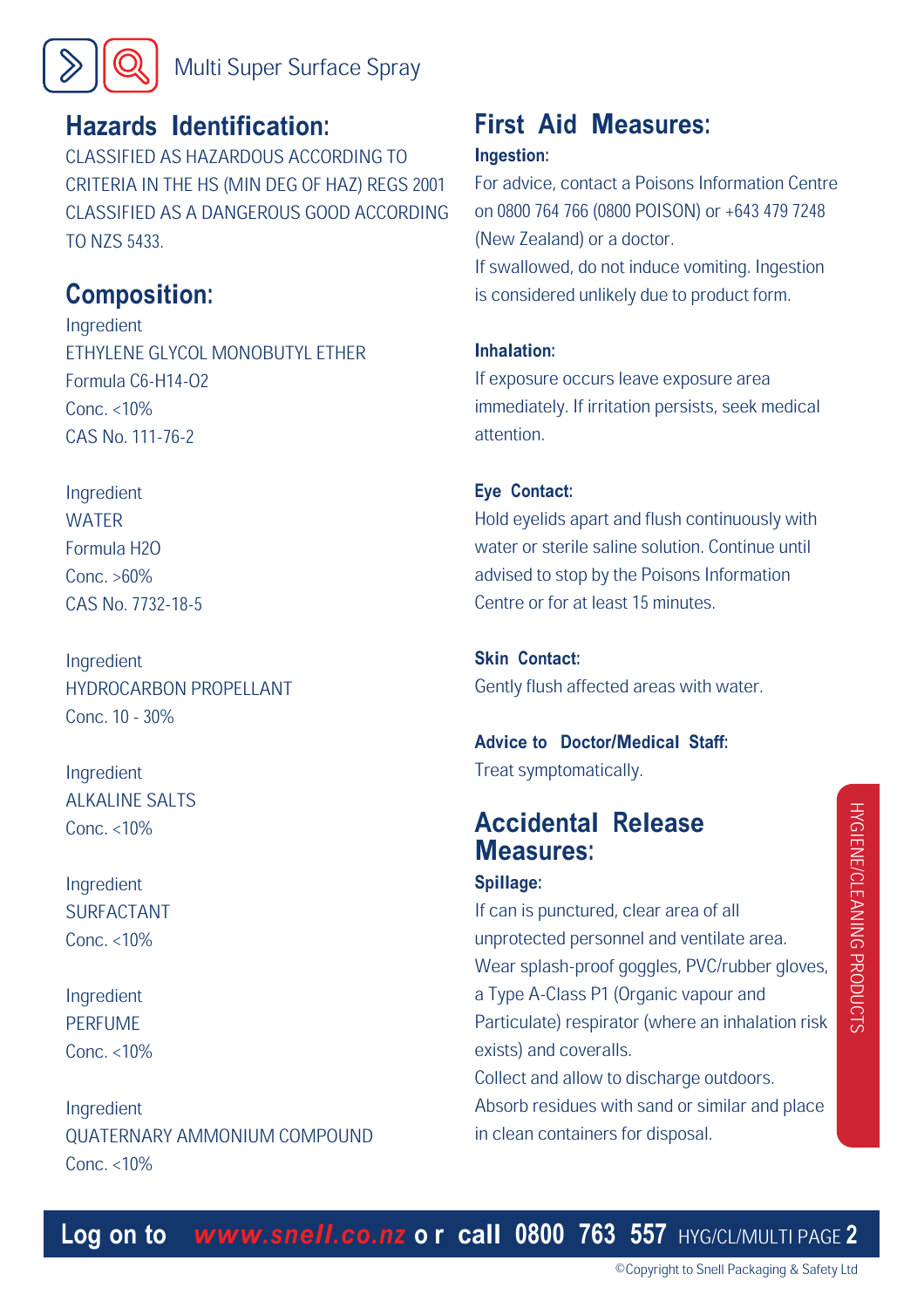### **Fire Fighting Measures: Flammability:**

Highly flammable liquid/ aerosol. Vapours may form explosive mixtures with air. May evolve toxic gases (carbon/ nitrogen oxides, chlorides, hydrogen chloride, hydrocarbons) when heated to decomposition.

#### **Fire & Explosion:**

Highly flammable - explosive aerosol. Evacuate area and contact emergency services. Toxic gases (hydrocarbons, carbon/nitrogen oxides, chlorides, hydrogen chloride) may be evolved when heated.

Remain upwind and notify those downwind of hazard.

Wear full protective equipment including Self Contained Breathing Apparatus (SCBA) when combating fire.

Use waterfog to cool intact containers and nearby storage areas.

#### **Extinguishing:**

Dry agent, carbon dioxide or foam. Prevent contamination of drains or waterways. Absorb runoff with sand or similar.

#### **Hazchem Code:**

 $2Y$ 

#### **Handling & Storage: Handling:**

Use safe work practices to avoid eye or skin contact and inhalation. Observe good personal hygiene. Prohibit eating, drinking and smoking in contaminated areas. Wash hands before eating. Remove contaminated clothing and protective equipment before entering eating areas.

#### **Storage:**

Store in cool, dry, well ventilated area, removed from direct sunlight, oxidising agents (eg. peroxides, hypochlorites), acids (eg. sulfuric acid), heat sources and foodstuffs. Ensure containers are adequately labelled, protected from physical damage and sealed when not in use. Check regularly for leaks or spills. Large storage areas should have appropriate ventilation. Do not allow product to freeze.

## **Exposure Controls:**

#### **Ventilation:**

Do not inhale vapours. Use in well ventilated areas. In poorly ventilated areas, mechanical explosion proof extraction ventilation is recommended. Maintain vapour levels below the recommended exposure standard.

#### **Exposure Standards:**

ETHYLENE GLYCOL MONOBUTYL ETHER (111-76-2) ES-TWA : 25 ppm (121 mg/m3) SKIN

#### **Personal Protection Equipment (PPE):**

Wear splash-proof goggles or safety glasses. Where heavy skin contamination is likely or with prolonged use, wear PVC/rubber gloves and coveralls or protective clothing.

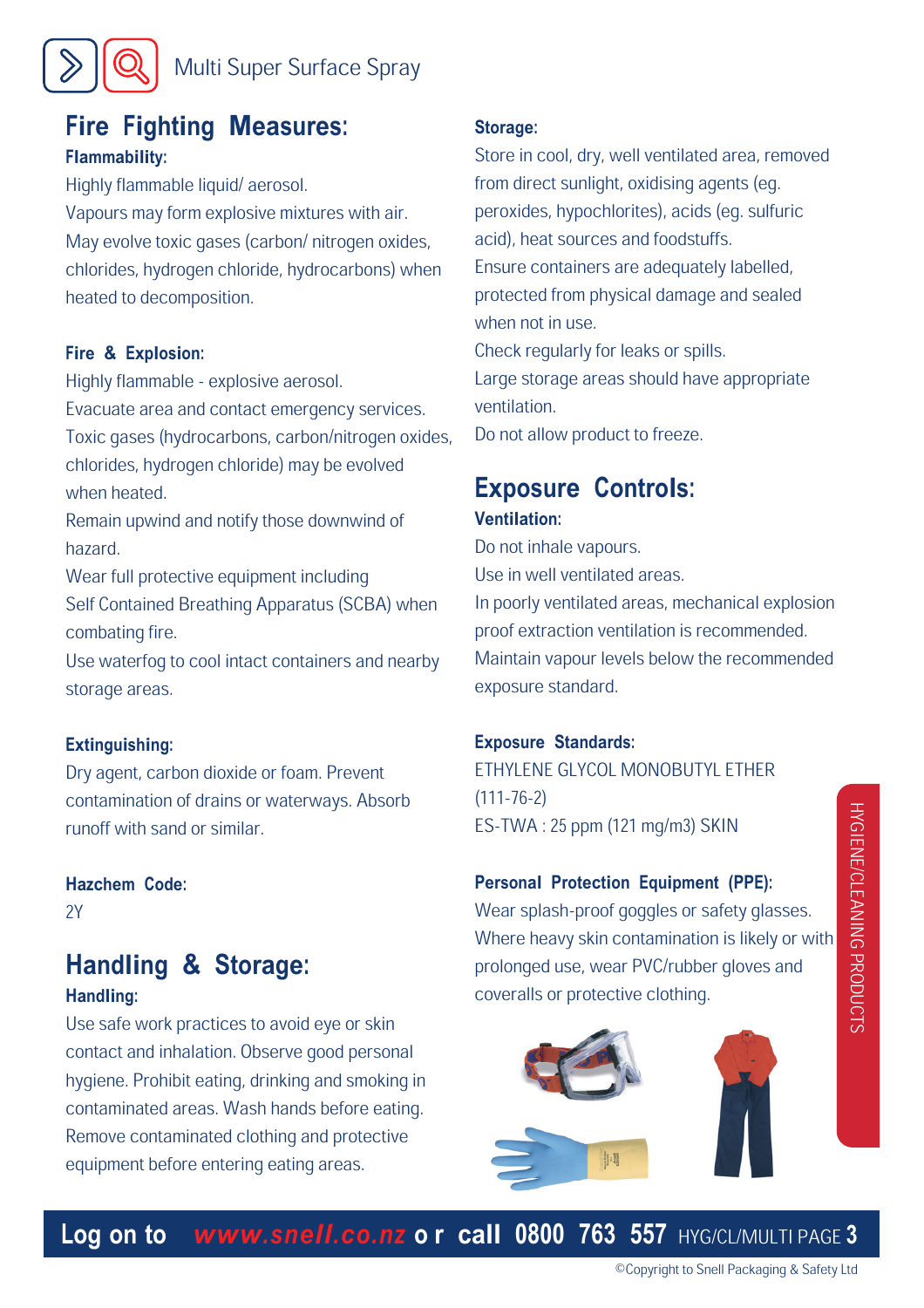## Multi Super Surface Spray

## **Properties:**

 $\odot$ 

 $\gg$ 

Appearance: CLEAR LIQUID (AEROSOL DISPENSED) Odour: MILD ODOUR pH: NOT AVAILABLE Vapour Pressure: NOT AVAILABLE Vapour Density: NOT AVAILABLE Boiling Point: NOT AVAILABLE Melting Point: NOT AVAILABLE Evaporation Rate: NOT AVAILABLE Solubility (water): DISPERSIBLE Specific Gravity: 0.76 % Volatiles: NOT AVAILABLE Flammability: HIGHLY FLAMMABLE Flash Point: < 20 C (Propellant) Upper Explosion Limit: NOT AVAILABLE Lower Explosion Limit: NOT AVAILABLE Autoignition Temperature: NOT AVAILABLE

#### **Stability & Reactivity: Reactivity:**

Incompatible with oxidising agents (eg. hypochlorites, peroxides), acids (eg. sulfuric acid), heat and ignition sources.

#### **Decomposition Products:**

May evolve toxic gases (carbon/ nitrogen oxides, chlorides, hydrogen chloride, hydrocarbons) when heated to decomposition.

#### **Ecological Information: Environment:**

Hydrocarbon propellants will quickly evaporate from soil or water and enter the atmosphere. In the atmosphere propellants are expected to exist entirely in the vapour phase and will react with hydroxyl radicals. Estimated half lives vary from 6 days (butane) to 13 days (propane). Hydrocarbon propellants are not ozone depleting.

## **Toxicological Information:**

#### **Health Hazard Summary:**

Low to moderate toxicity. This product can cause adverse effects if contents are deliberately concentrated and inhaled. Those individuals with existing eye, skin or respiratory complaints may be more susceptible to adverse effects. Use safe work practices to avoid direct eye/ skin contact and inhalation of vapours at high levels. Possible sensitising agent. Ethylene glycol monobutyl ether may cause severe liver and kidney damage. However, due to product form and low amount present, adverse health effects are not anticipated with normal use of this product. **Eye:**

Irritant-corrosive with direct contact. Exposure may result in lacrimation, irritation, pain, redness, conjunctivitis and corneal burns. Vapour may cause irritation.

#### **Inhalation:**

Low irritant. Over exposure to vapours/ mists may result in respiratory irritation, nausea, and headache. Occupational exposure to quaternary ammonium compounds has been reported to cause asthma, although rare. Due to the low levels present, a health hazard is not anticipated unless used in large amounts in poorly ventilated areas.

#### **Skin:**

Low irritant. Prolonged and repeated contact may result in irritation, skin rash and dermatitis. **Ingestion:**

Low to moderate toxicity. Ingestion may result in gastrointestinal irritation, nausea and vomiting. However, due to product form, ingestion is considered unlikely.

#### **Toxicity Data:**

ETHYLENE GLYCOL MONOBUTYL ETHER (111-76-2)

LC50 (Inhalation) : 700 ppm (mouse)

- LD50 (Skin) : 230 mg/kg (guinea pig)
- LD50 (Ingestion) : 300 mg/kg (rabbit)